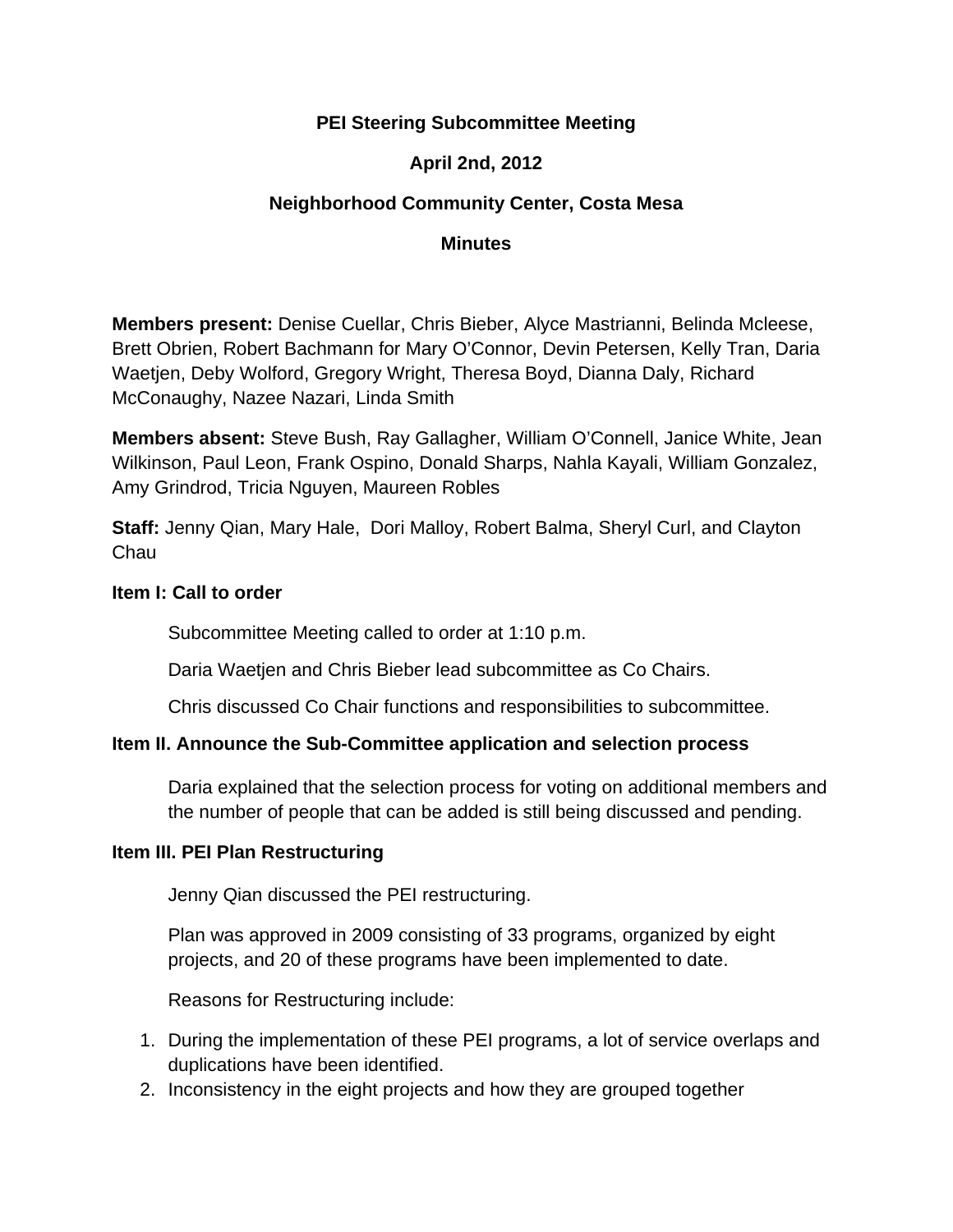- 3. During contract solicitation, there was a lack of interest in certain PEI programs
- 4. Lack of clarity in the PEI program descriptions exists.

These duplications, inconsistencies and lack of clarity have generated questions and concerns which in turn have delayed the implementation process.

Goal: simplify and streamline projects and meet the PEI needs of the community. Projects will be organized in fewer and broader categories rather than being organized as eight projects. The number of programs will be reduced by combining the overlapping projects.

Anticipated Timeline: For implementation in July 2013. In order to meet that deadline, the final product should be completed in Dec. 2012 or Jan. 2013. Four meetings left in the year: June, Aug., Oct., and Dec.

PEI fund reversion: \$9.5 million PEI fund at risk of reversion by June 2012

There are two options to avoid reversion:

- 1. Put money in prudent reserve (first choice)
- 2. Shift money to JPA Cal MHSA (considered money has been spent)

In order to plan for FY 13/14, we would like to put money into the prudent reserve so we can use it for future years. According to Mike Geiss, PEI money should be separated from CSS once it is put into the prudent reserve.

If we give the PEI money to the JPA, we would have to write up a specific plan to inform JPA how they should spend it.

- 1. Does subcommittee agree to make the recommendation to put PEI funds in the prudent reserve next month to the full steering committee? YES
- 2. If prudent reserve cannot happen, can we give it to JPA Cal MHSA? YES

## **Item IV. Prioritize Programs in each grouping for future informational sessions**

Jenny discussed organizing and restructuring programs for future sessions.

### **Item V. Program Presentation: NAMI OC Warm Line**

Presenter discussed NAMI warm line.

### **Item VI. Items for the agendas for June 4**

Daria Waetjen and Chris Bieber asked committee to inform them of any other programs they would like to see presentations on and directed members to the ochealthinfo.org site for program information.